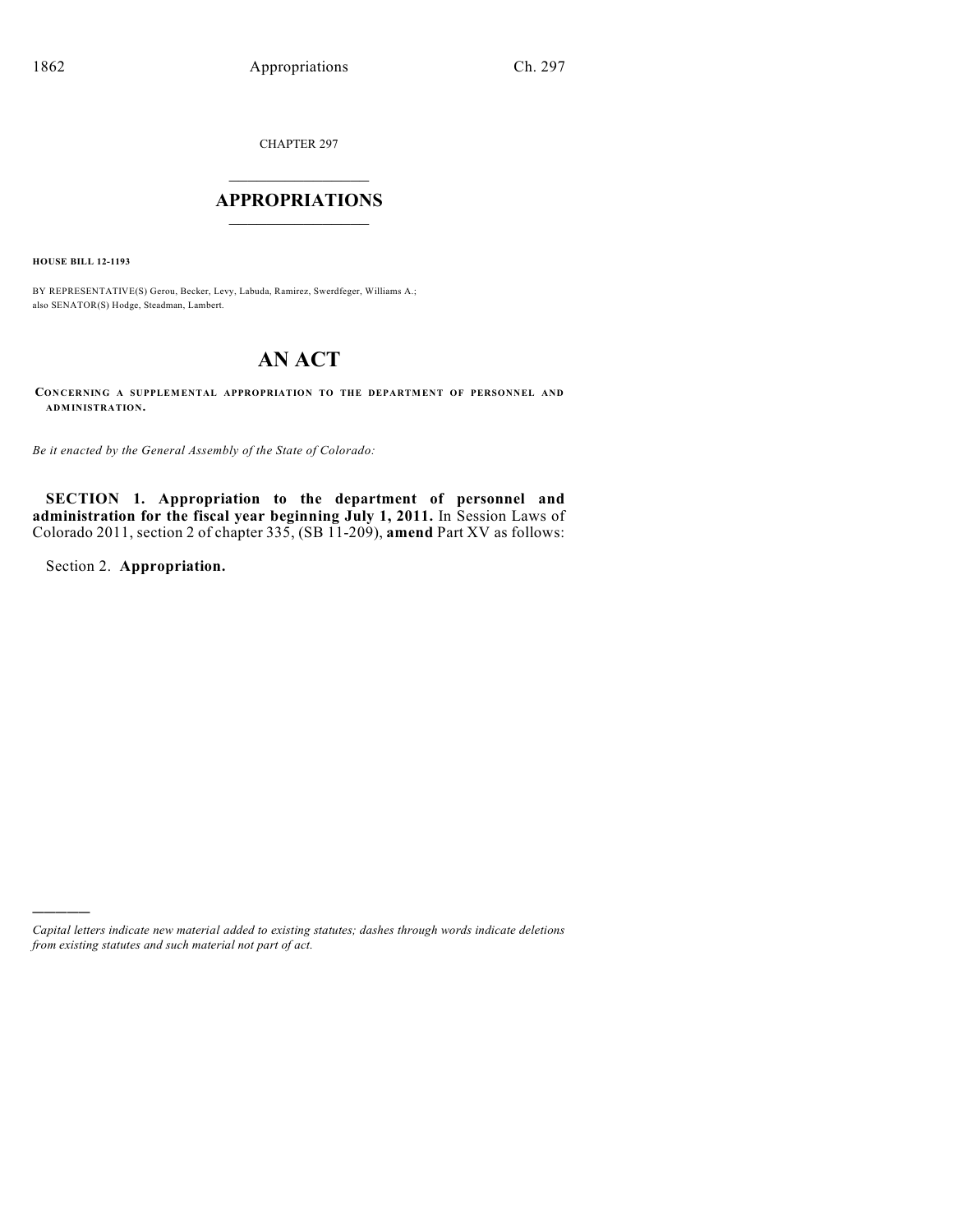|                           |              |                        | APPROPRIATION FROM                      |                             |                                |                         |  |  |
|---------------------------|--------------|------------------------|-----------------------------------------|-----------------------------|--------------------------------|-------------------------|--|--|
| ITEM &<br><b>SUBTOTAL</b> | <b>TOTAL</b> | GENERAL<br><b>FUND</b> | GENERAL<br><b>FUND</b><br><b>EXEMPT</b> | <b>CASH</b><br><b>FUNDS</b> | REAPPROPRIATED<br><b>FUNDS</b> | FEDERAL<br><b>FUNDS</b> |  |  |
|                           |              |                        |                                         |                             |                                |                         |  |  |

## **PART XV DEPARTMENT OF PERSONNEL AND ADMINISTRATION**

### **(1) EXECUTIVE DIRECTOR'S OFFICE**

| (A) Department Administration    |           |         |                      |                          |
|----------------------------------|-----------|---------|----------------------|--------------------------|
| <b>Personal Services</b>         | 1,665,220 |         |                      | $1,665,220$ <sup>a</sup> |
|                                  |           |         |                      | $(19.5$ FTE)             |
| Health, Life, and Dental         | 2,122,540 | 597,931 | 136,189 <sup>b</sup> | 1,388,420°               |
| Short-term Disability            | 34,270    | 12,480  | $2,366^{\circ}$      | 19,424°                  |
| S.B. 04-257 Amortization         |           |         |                      |                          |
| <b>Equalization Disbursement</b> | 542,142   | 197,424 | 37,438 <sup>b</sup>  | $307,280^{\circ}$        |
| S.B. 06-235 Supplemental         |           |         |                      |                          |
| Amortization Equalization        |           |         |                      |                          |
| Disbursement                     | 435,648   | 158,644 | $30,084^{\circ}$     | $246,920^{\circ}$        |
| Shift Differential               | 31,283    |         | 4 <sup>b</sup>       | $31,279$ <sup>d</sup>    |
| Workers' Compensation            | 216,983   | 53,860  | 7,881                | $155,242$ °              |
|                                  |           | 58,630  | 18,805 <sup>b</sup>  | 139,548°                 |
| <b>Operating Expenses</b>        | 95,440    |         |                      | $95,440^{\circ}$         |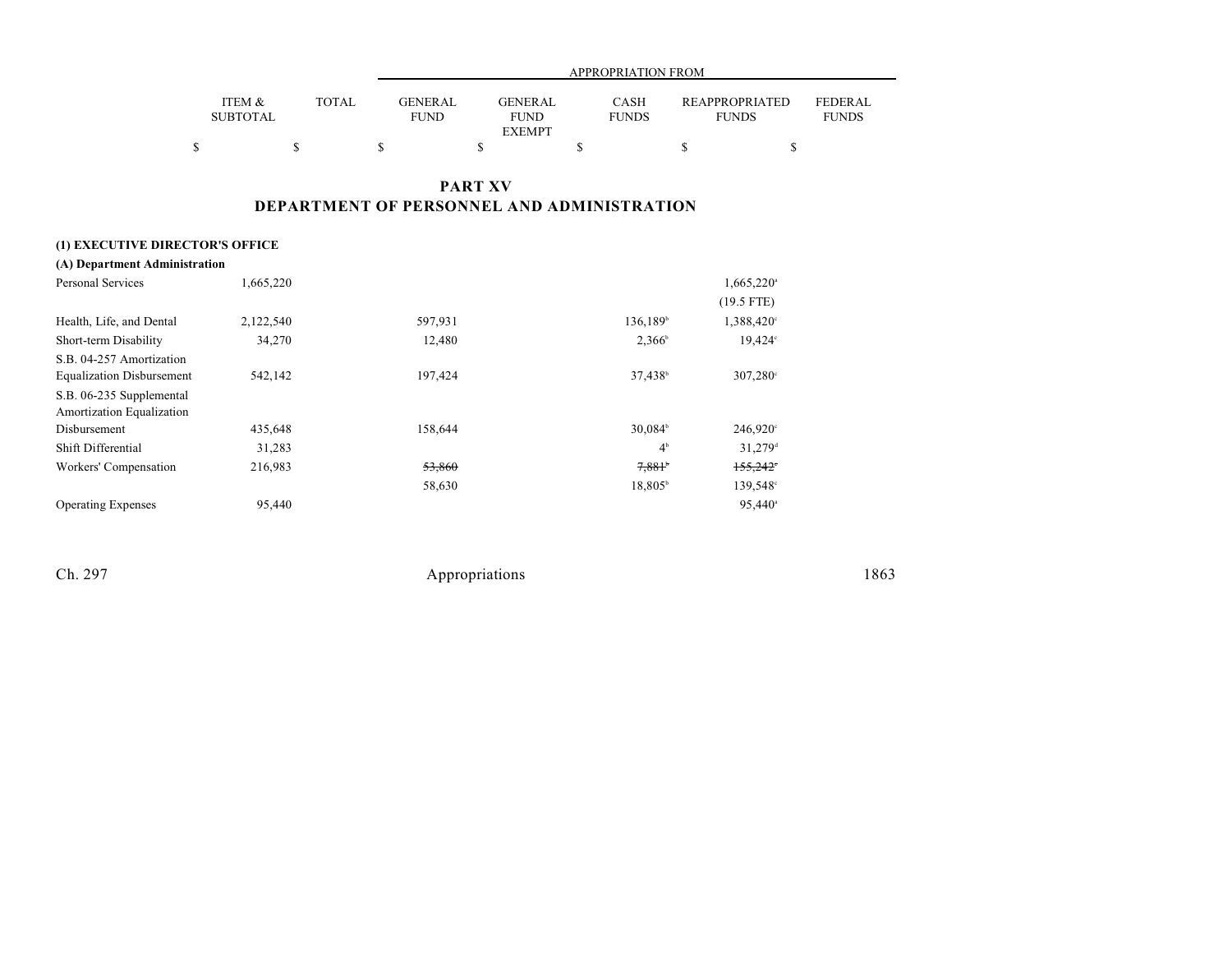|                           |                           |              | APPROPRIATION FROM            |    |                                                |    |                      |                                       |                                |
|---------------------------|---------------------------|--------------|-------------------------------|----|------------------------------------------------|----|----------------------|---------------------------------------|--------------------------------|
|                           | ITEM &<br><b>SUBTOTAL</b> | <b>TOTAL</b> | <b>GENERAL</b><br><b>FUND</b> |    | <b>GENERAL</b><br><b>FUND</b><br><b>EXEMPT</b> |    | CASH<br><b>FUNDS</b> | <b>REAPPROPRIATED</b><br><b>FUNDS</b> | <b>FEDERAL</b><br><b>FUNDS</b> |
|                           | \$<br>\$                  |              | \$                            | \$ |                                                | \$ |                      | \$                                    | \$                             |
| Legal Services for 2,563  |                           |              |                               |    |                                                |    |                      |                                       |                                |
| hours                     | 194,045                   |              | 126,759                       |    |                                                |    |                      | 67,286                                |                                |
|                           |                           |              | 164,271                       |    |                                                |    | $6.965^b$            | 22,809°                               |                                |
| Administrative Law Judge  |                           |              |                               |    |                                                |    |                      |                                       |                                |
| Services                  | 2,890                     |              |                               |    |                                                |    |                      | 2,890°                                |                                |
|                           | 3,070                     |              |                               |    |                                                |    |                      | 3,070°                                |                                |
| Purchase of Services from |                           |              |                               |    |                                                |    |                      |                                       |                                |
| Computer Center           | 2,631,147                 |              |                               |    |                                                |    | 323,612              | 2,307,535 <sup>+</sup>                |                                |
|                           |                           |              |                               |    |                                                |    | 293,948              | 2,337,199 <sup>d</sup>                |                                |
| <b>Multiuse Network</b>   |                           |              |                               |    |                                                |    |                      |                                       |                                |
| Payments                  | 178,927                   |              |                               |    |                                                |    |                      | 178,927 <sup>c</sup>                  |                                |
| Management and            |                           |              |                               |    |                                                |    |                      |                                       |                                |
| Administration of OIT     | 92,896                    |              | 10,949                        |    |                                                |    | 8,307                | $73,640^\circ$                        |                                |
|                           |                           |              | 25,102                        |    |                                                |    | $8,051$ <sup>b</sup> | 59,743 <sup>c</sup>                   |                                |
| Payment to Risk           |                           |              |                               |    |                                                |    |                      |                                       |                                |
| Management and Property   |                           |              |                               |    |                                                |    |                      |                                       |                                |
| Funds                     | 463,141                   |              |                               |    |                                                |    | 45,846               | 417,295                               |                                |
|                           |                           |              | 125,140                       |    |                                                |    | $40,140^{\circ}$     | 297,861 <sup>e</sup>                  |                                |
| Vehicle Lease Payments    | 105,089                   |              |                               |    |                                                |    |                      | 105,089                               |                                |
|                           | 82,460                    |              |                               |    |                                                |    |                      | $82,460^{\circ}$                      |                                |
| <b>Leased Space</b>       | 1,270,593                 |              |                               |    |                                                |    | $17,163^b$           | 1,253,430                             |                                |
|                           |                           |              | 454,781                       |    |                                                |    |                      | 798,649 <sup>c</sup>                  |                                |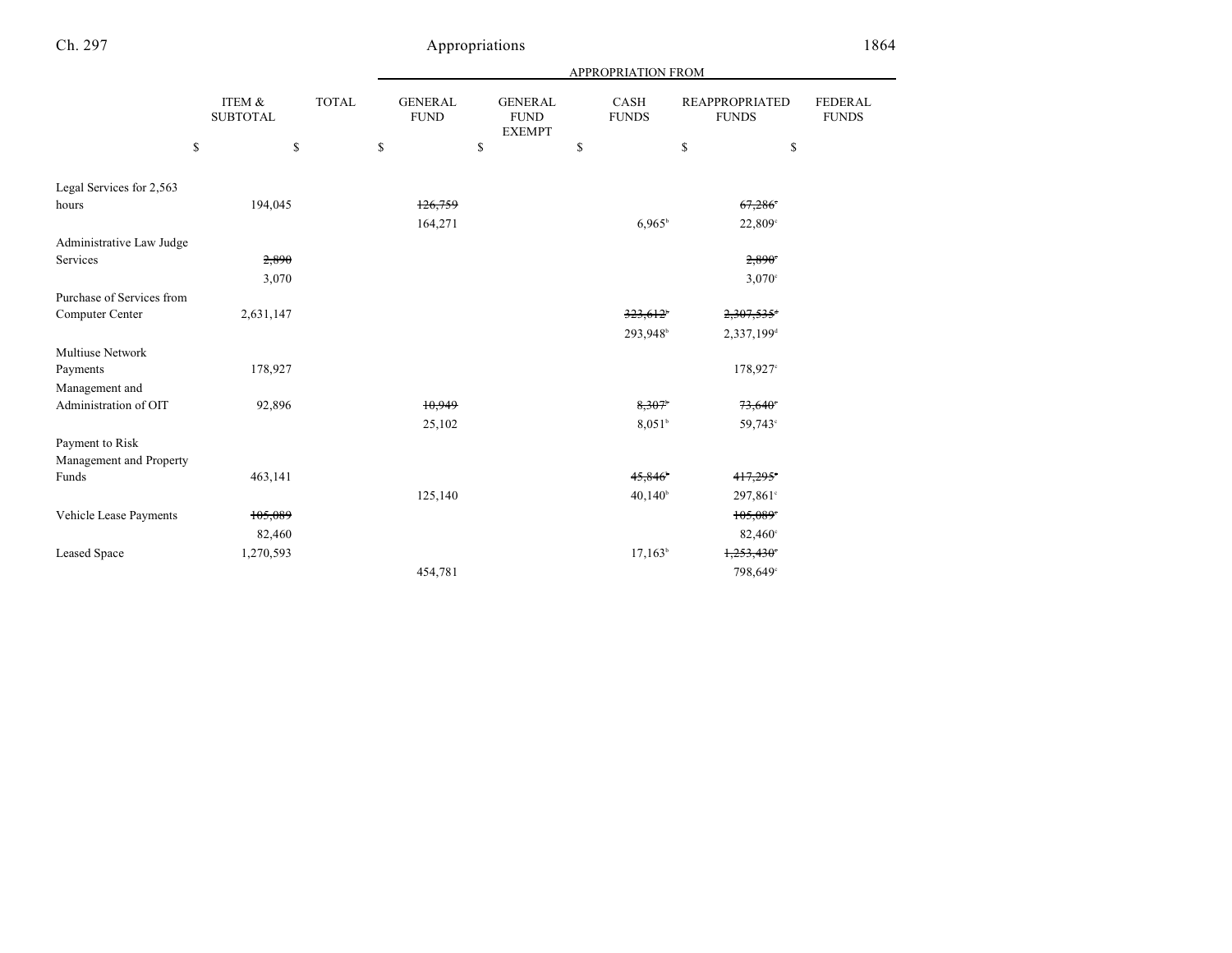| Capitol Complex Leased         |            |     |                     |                        |
|--------------------------------|------------|-----|---------------------|------------------------|
| Space                          | 846.033    |     |                     | $846,033$ <sup>*</sup> |
|                                |            |     | 33,434 <sup>b</sup> | 812.599°               |
| <b>Communications Services</b> |            |     |                     |                        |
| Payments                       | 889        | 889 |                     |                        |
|                                | 10,929,176 |     |                     |                        |

<sup>a</sup> These amounts shall be from indirect cost recoveries.

10,906,727

<sup>b</sup> These amounts shall be from various sources of cash funds including, but not limited to, the Group Benefit Plans Reserve Fund created in Section 24-50-613 (1), C.R.S., the Supplier Database Cash Fund created in Section 24-102-202.5 (2) (a), C.R.S., and the Debt Collections Fund created in Section 24-30-202.4 (3) (e), C.R.S.

 $\cdot$  These amounts shall be from fees from user agencies.

<sup>d</sup> Of these amounts, \$986,400 \$1,694,281 shall be from fees from user agencies, \$764,925 \$537,445 shall be indirect cost recoveries transferred from the Department of Transportation, \$450,737 shall be indirect cost recoveries, and \$136,752 shall be from statewide indirect cost recoveries transferred from the Department of State. <sup>o</sup> Of this amount, \$585,208 \$230,767 shall be fees from user agencies, and \$260,825 \$581,832 shall be from indirect cost recoveries.

### **(B) Statewide Special Purpose**

| (1) Colorado State Employees Assistance |              |
|-----------------------------------------|--------------|
| Program                                 |              |
| Personal Services                       | 621,877      |
|                                         | $(10.0$ FTE) |
| <b>Operating Expenses</b>               | 52,844       |
| <b>Indirect Cost Assessment</b>         | 106,194      |
|                                         | 780,915      |

780,915<sup>a</sup>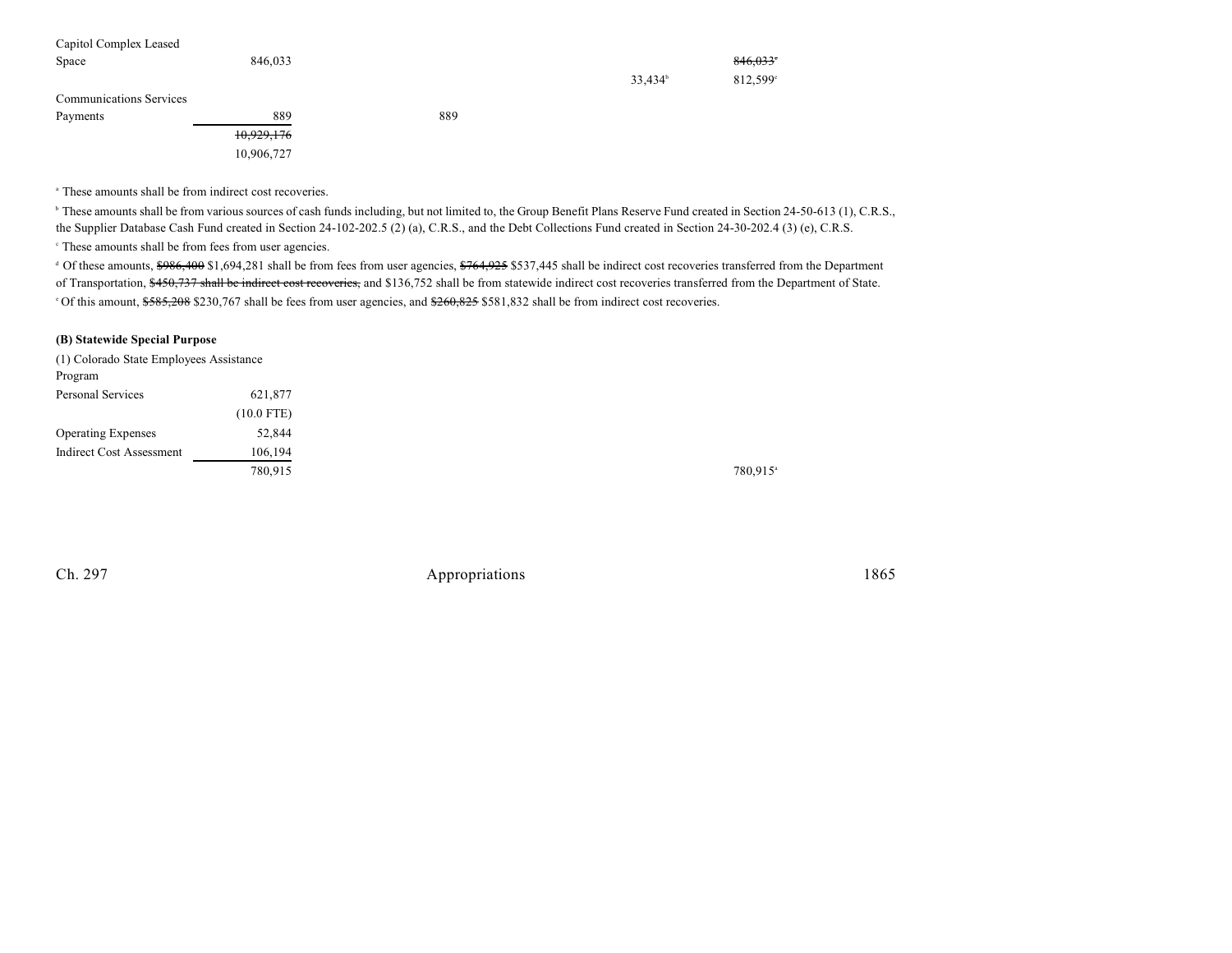|                           |              |                               | APPROPRIATION FROM     |                             |                                       |                                |  |  |
|---------------------------|--------------|-------------------------------|------------------------|-----------------------------|---------------------------------------|--------------------------------|--|--|
| ITEM &<br><b>SUBTOTAL</b> | <b>TOTAL</b> | <b>GENERAL</b><br><b>FUND</b> | GENERAL<br><b>FUND</b> | <b>CASH</b><br><b>FUNDS</b> | <b>REAPPROPRIATED</b><br><b>FUNDS</b> | <b>FEDERAL</b><br><b>FUNDS</b> |  |  |
|                           |              |                               | <b>EXEMPT</b>          |                             |                                       |                                |  |  |
|                           |              |                               |                        |                             |                                       |                                |  |  |

<sup>a</sup> This amount shall be set forth by the Department in the program procedures adopted pursuant to Section 24-50-604 (1) (k) (IV), C.R.S., and may include, but need not be limited to, funds from the Group Benefit Plans Reserve Fund created in Section 24-50-613 (1), C.R.S., the Risk Management Fund created in Section 24-30-1510 (1), C.R.S., and interest derived from the investment of said funds.

| (2) Office of the State     |             |             |                   |                       |
|-----------------------------|-------------|-------------|-------------------|-----------------------|
| Architect                   | 465,878     | 465,878     |                   |                       |
|                             |             | $(5.0$ FTE) |                   |                       |
|                             |             |             |                   |                       |
| (3) Colorado State Archives |             |             |                   |                       |
| Personal Services           | 530,013     | 408,974     | $110,302^{\circ}$ | $10,737$ <sup>b</sup> |
|                             | $(8.0$ FTE) |             |                   |                       |
| <b>Operating Expenses</b>   | 53,954      | 48,711      |                   | $5,243^{\circ}$       |
|                             | 583,967     |             |                   |                       |

<sup>a</sup> This amount shall be from user fees from non-state agencies.

 $\,^{\circ}$  This amount shall be from user fees from state agencies.

 $\cdot$  This amount shall be from indirect cost recoveries.

| (4) Other Statewide Special Purpose |  |
|-------------------------------------|--|
|-------------------------------------|--|

| <b>Test Facility Lease</b> | 119,842 | 119,842 |
|----------------------------|---------|---------|
|----------------------------|---------|---------|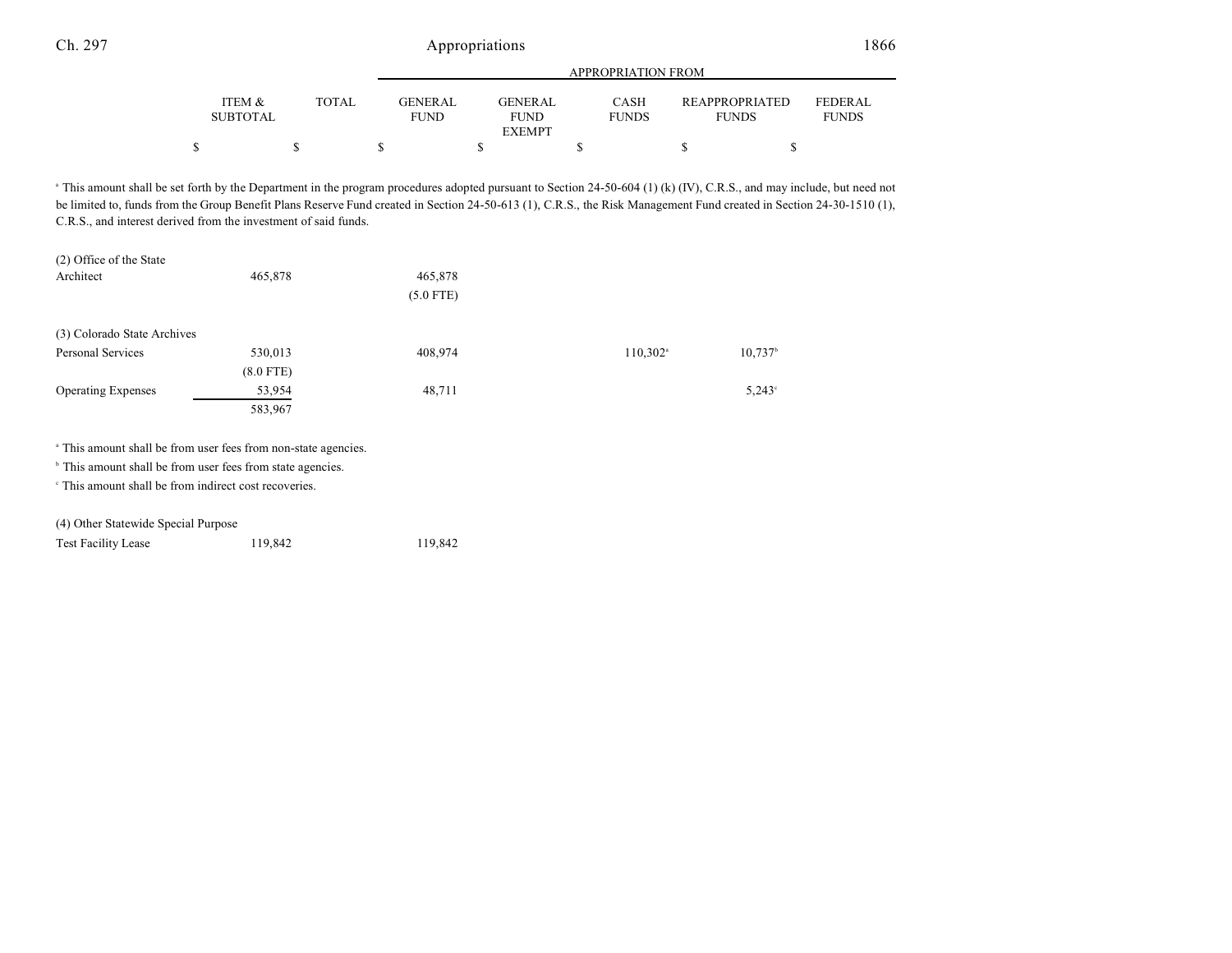| <b>Employment Security</b><br><b>Contract Payment</b>           | 18,000<br>137,842         | 11,264                                                                                                       | $6,736^{\circ}$                                                                                                                                                                  |
|-----------------------------------------------------------------|---------------------------|--------------------------------------------------------------------------------------------------------------|----------------------------------------------------------------------------------------------------------------------------------------------------------------------------------|
| <sup>a</sup> This amount shall be from fees from user agencies. |                           |                                                                                                              |                                                                                                                                                                                  |
|                                                                 | 12,897,778<br>12,875,329  |                                                                                                              |                                                                                                                                                                                  |
| (2) DIVISION OF HUMAN RESOURCES<br>(A) Human Resource Services  |                           |                                                                                                              |                                                                                                                                                                                  |
| (1) State Agency Services                                       |                           |                                                                                                              |                                                                                                                                                                                  |
| Personal Services                                               | 1,632,757<br>$(20.2$ FTE) |                                                                                                              |                                                                                                                                                                                  |
| <b>Operating Expenses</b>                                       | 84,070<br>1,716,827       |                                                                                                              | 1,716,827 <sup>a</sup>                                                                                                                                                           |
|                                                                 |                           | recoveries from the Department of Labor and Employment, and \$45,566 shall be from indirect cost recoveries. | <sup>a</sup> Of this amount, \$1,228,590 shall be from statewide indirect cost recoveries from the Department of Transportation, \$442,671 shall be from statewide indirect cost |
| (2) Training Services                                           |                           |                                                                                                              |                                                                                                                                                                                  |

| <b>Training Services</b>        | 145,707 | 53,917 <sup>a</sup> | 91,790 <sup>b</sup> |
|---------------------------------|---------|---------------------|---------------------|
| <b>Training Services</b>        |         |                     |                     |
| Contingency Funds               | 47,987  | $17,655^{\circ}$    | $30,332^b$          |
| <b>Indirect Cost Assessment</b> | 9,414   |                     | 9,414               |
|                                 |         |                     | 9,414 <sup>b</sup>  |
|                                 | 203,108 |                     |                     |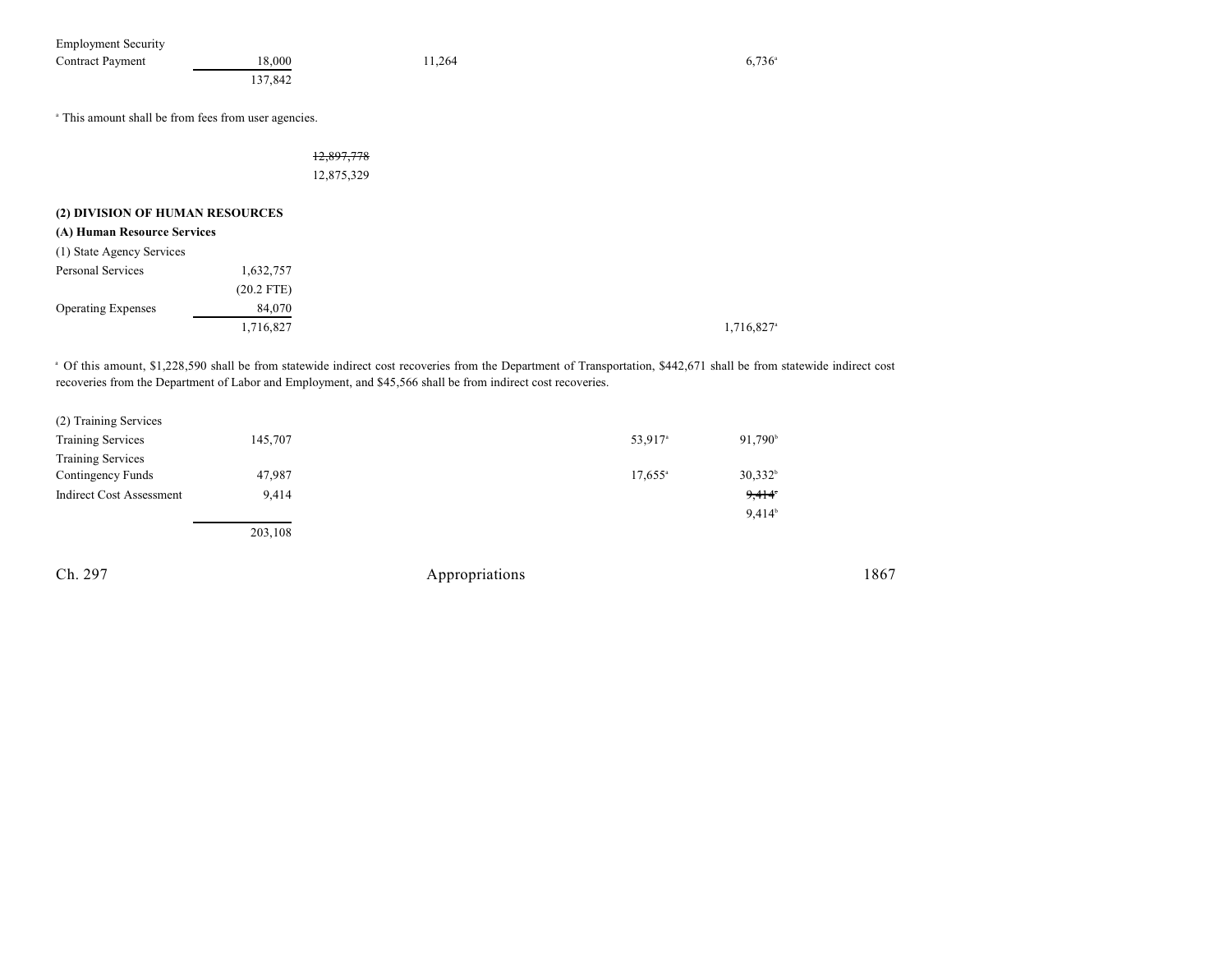|                 |              |                | APPROPRIATION FROM |              |                       |                |  |  |
|-----------------|--------------|----------------|--------------------|--------------|-----------------------|----------------|--|--|
| ITEM &          | <b>TOTAL</b> | <b>GENERAL</b> | <b>GENERAL</b>     | CASH         | <b>REAPPROPRIATED</b> | <b>FEDERAL</b> |  |  |
|                 |              |                |                    |              |                       |                |  |  |
| <b>SUBTOTAL</b> |              | FUND           | <b>FUND</b>        | <b>FUNDS</b> | <b>FUNDS</b>          | <b>FUNDS</b>   |  |  |
|                 |              |                | <b>EXEMPT</b>      |              |                       |                |  |  |
|                 |              |                |                    |              |                       |                |  |  |

<sup>a</sup> These amounts shall be from the sale of job reference manuals and from training revenue from non-state agencies.

 $\beta$  These amounts shall be from training revenue from state agencies.

This amount shall be from indirect cost recoveries.

#### **(B) Employee Benefits Services** 48a

| Personal Services               | 778,013   | 778,013 <sup>a</sup> |
|---------------------------------|-----------|----------------------|
|                                 |           | $(10.0$ FTE)         |
| <b>Operating Expenses</b>       | 58,324    | 58,324 <sup>a</sup>  |
| <b>Utilization Review</b>       | 40,000    | $40,000^{\circ}$     |
| H.B. 07-1335                    |           |                      |
| Supplemental State              |           |                      |
| <b>Contribution Fund</b>        | 1,335,924 | 1,335,924            |
| <b>Indirect Cost Assessment</b> | 209,719   | 209,719 <sup>a</sup> |
|                                 | 2,421,980 |                      |

<sup>a</sup> These amounts shall be from the Group Benefit Plans Reserve Fund created in Section 24-50-613 (1), C.R.S.

<sup>h</sup> This amount shall be from the Supplemental State Contribution Fund created in Section 24-50-609 (5), C.R.S. Moneys in the Supplemental State Contribution Fund are continuously appropriated and are included for informational purposes only.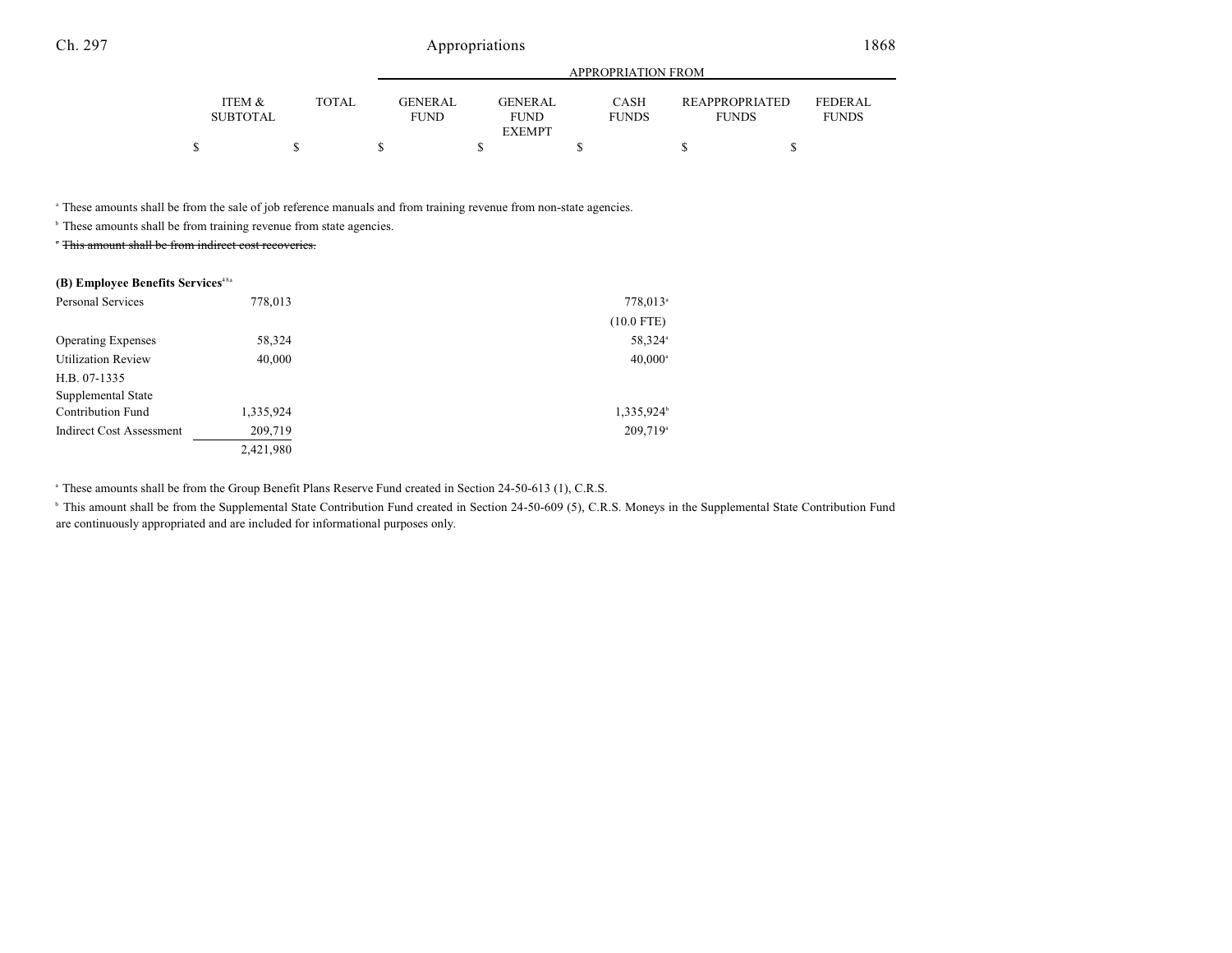#### **(C) Risk Management Services**

| <b>Personal Services</b>        | 649,323      | $649,323$ <sup>a</sup>   |
|---------------------------------|--------------|--------------------------|
|                                 |              | $(8.5$ FTE)              |
| <b>Operating Expenses</b>       | 57,121       | $57,121$ <sup>a</sup>    |
| Legal Services for 31,860       |              |                          |
| hours                           | 2,412,121    | $2,412,121$ <sup>b</sup> |
| <b>Liability Premiums</b>       | 5,115,286    | 5,115,286 <sup>b</sup>   |
| <b>Property Premiums</b>        | 8,527,888    | 8,527,888°               |
| Workers' Compensation           |              |                          |
| Premiums                        | 36,376,710   | 36,376,710 <sup>d</sup>  |
| <b>Indirect Cost Assessment</b> | 178,656      | $178,656^{\circ}$        |
|                                 | 53, 317, 105 |                          |

<sup>a</sup> These amounts shall be from the Risk Management Fund pursuant to Section 24-30-1510 (3), C.R.S., the Self-Insured Property Fund pursuant to Section 24-30-1510.5 (3), C.R.S., and the State Employee Workers' Compensation Account pursuant to Section 24-30-1510.7 (2), C.R.S.

<sup>b</sup> These amounts shall be from appropriations to other state agencies for the Risk Management Fund created in Section 24-30-1510 (1) (a), C.R.S.

This amount shall be from appropriations to other state agencies for the Self-Insured Property Fund created pursuant to Section 24-30-1510.5 (1) (a), C.R.S. For <sup>c</sup> informational purposes, moneys in this fund are continuously appropriated for purposes other than the direct and indirect administrative costs of operating the risk management system.

<sup>d</sup> This amount shall be from appropriations to other state agencies for the State Employee Workers' Compensation Account created in Section 24-30-1510.7 (1) (a), C.R.S.

57,659,020

| (3) CONSTITUTIONALLY INDEPENDENT ENTITIES |         |         |                 |  |  |
|-------------------------------------------|---------|---------|-----------------|--|--|
| (A) Personnel Board                       |         |         |                 |  |  |
| Personal Services                         | 473.603 | 472,425 | $1.178^{\circ}$ |  |  |
|                                           |         |         |                 |  |  |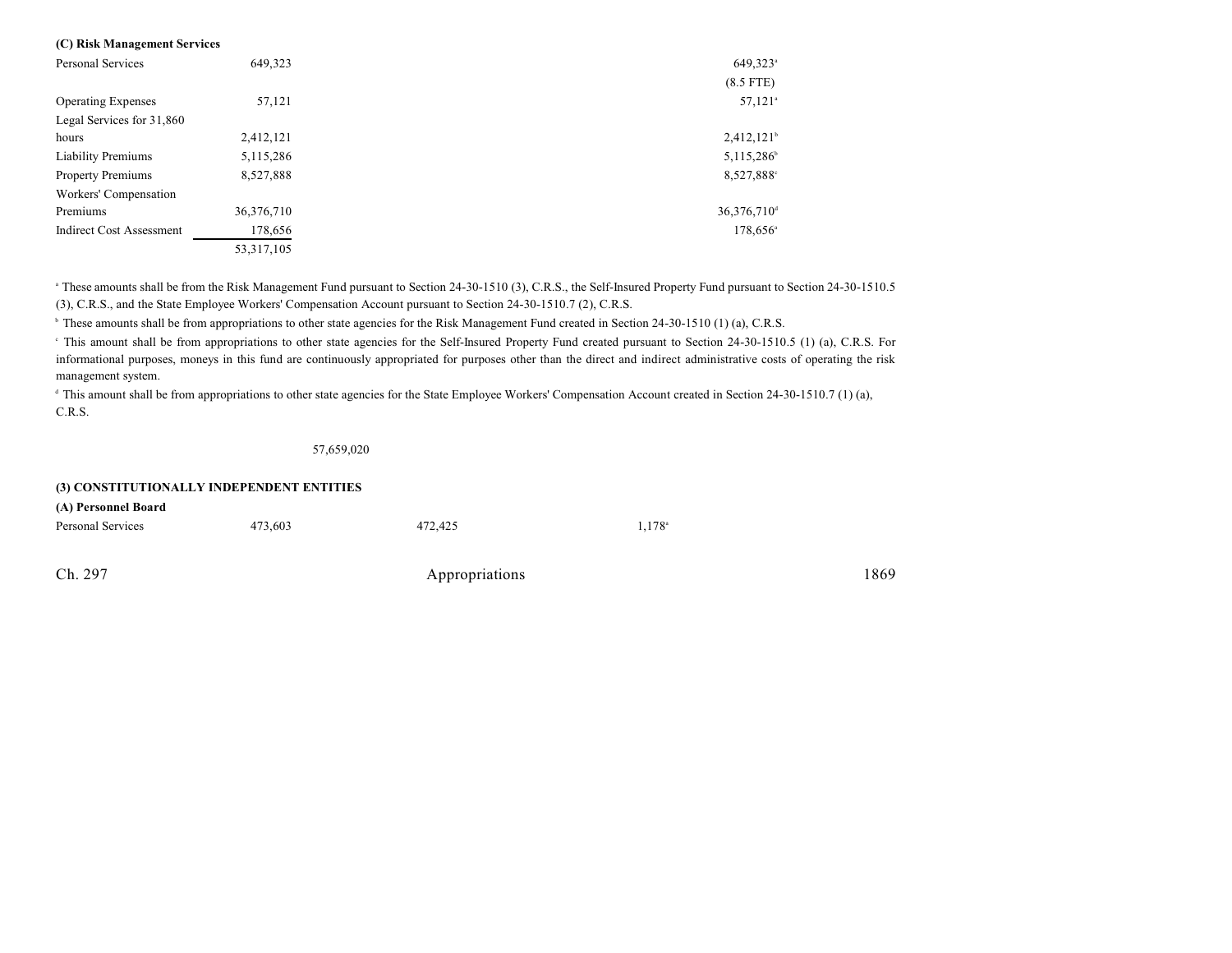|                                 |                           |    |              |    | APPROPRIATION FROM            |    |                                                |    |                             |    |                                       |                                |
|---------------------------------|---------------------------|----|--------------|----|-------------------------------|----|------------------------------------------------|----|-----------------------------|----|---------------------------------------|--------------------------------|
|                                 | ITEM &<br><b>SUBTOTAL</b> |    | <b>TOTAL</b> |    | <b>GENERAL</b><br><b>FUND</b> |    | <b>GENERAL</b><br><b>FUND</b><br><b>EXEMPT</b> |    | <b>CASH</b><br><b>FUNDS</b> |    | <b>REAPPROPRIATED</b><br><b>FUNDS</b> | <b>FEDERAL</b><br><b>FUNDS</b> |
|                                 | \$                        | \$ |              | \$ |                               | \$ |                                                | \$ |                             | \$ | \$                                    |                                |
|                                 | $(4.8$ FTE)               |    |              |    |                               |    |                                                |    |                             |    |                                       |                                |
| <b>Operating Expenses</b>       | 19,478                    |    |              |    |                               |    |                                                |    |                             |    | 19,478 <sup>b</sup>                   |                                |
| Legal Services for 330<br>hours | 24,984                    |    | 518,065      |    | 24,984                        |    |                                                |    |                             |    |                                       |                                |
|                                 |                           |    |              |    |                               |    |                                                |    |                             |    |                                       |                                |

<sup>a</sup> This amount shall be from receipts collected for copies of information and case documentation.

 $\,^{\circ}$  This amount shall be from indirect cost recoveries.

| (4) CENTRAL<br><b>SERVICES</b>  |              |
|---------------------------------|--------------|
| (A) Administration              |              |
| Personal Services               | 740,605      |
|                                 | $(10.0$ FTE) |
| <b>Operating Expenses</b>       | 77,427       |
| <b>Indirect Cost Assessment</b> | 115,630      |
|                                 | 933,662      |

<sup>a</sup> This amount shall be from fees from user agencies deposited in the Department of Personnel Revolving Fund created in Section 24-30-1108 (1), C.R.S., and the Motor Fleet Management Fund created in Section 24-30-1115 (1), C.R.S., and from car rental and travel agency rebates.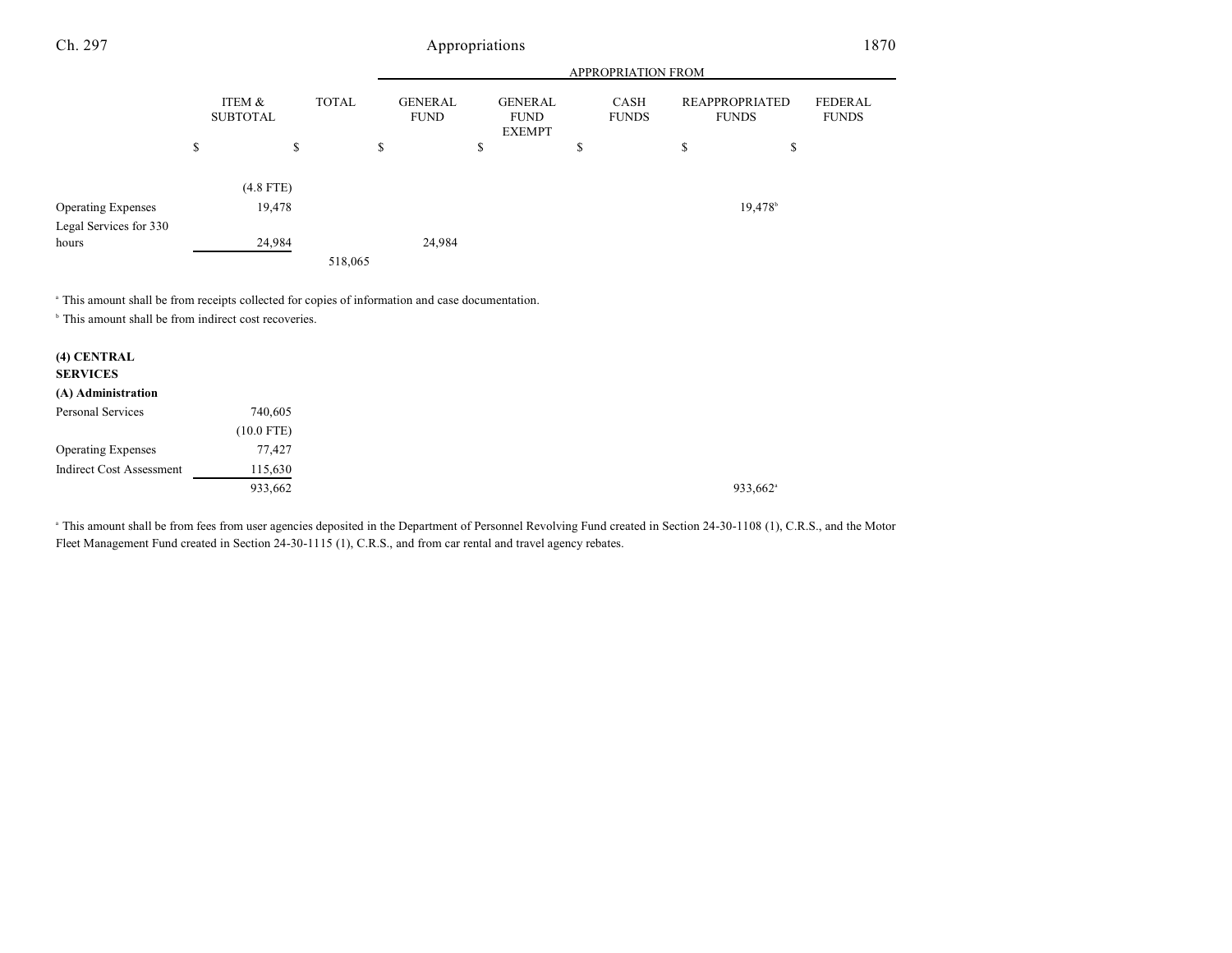### **(B) Integrated Document Solutions**

| (1) Reprographics Services      |           |                                  |                        |
|---------------------------------|-----------|----------------------------------|------------------------|
| Personal Services               | 1,008,537 | 46,212                           | 962,325                |
|                                 |           | 58,477 <sup>a</sup>              | 950,060 <sup>b</sup>   |
|                                 |           |                                  | $(20.6$ FTE)           |
| <b>Personal Services</b>        |           |                                  |                        |
| Contingency Funds               | 49,548    | $2,311$ <sup>a</sup>             | $47,237$ <sup>b</sup>  |
| <b>Operating Expenses</b>       | 3,511,352 | H <sub>8</sub> ,129 <sup>*</sup> | 3,393,223              |
|                                 |           | 336,625 <sup>a</sup>             | 3,174,727 <sup>b</sup> |
| <b>Operating Expenses</b>       |           |                                  |                        |
| Contingency Funds               | 175,567   | $5,906^{\circ}$                  | $169,661$ <sup>b</sup> |
| <b>Indirect Cost Assessment</b> | 158,482   |                                  | 158,482 <sup>b</sup>   |
|                                 | 4,903,486 |                                  |                        |

 $^\circ$  These amounts shall be from a contract with the City and County of Denver.

<sup>b</sup> These amounts shall be from fees from user agencies deposited in the Department of Personnel Revolving Fund created in Section 24-30-1108 (1), C.R.S.

| (2) Document Solutions Group    |           |                       |                        |
|---------------------------------|-----------|-----------------------|------------------------|
| <b>Personal Services</b>        | 3,274,107 | $40,674$ <sup>a</sup> | 3,233,433 <sup>b</sup> |
|                                 |           |                       | $(50.2$ FTE)           |
| Personal Services               |           |                       |                        |
| Contingency Funds               | 323,556   | $4,031$ <sup>a</sup>  | $319.525^{\circ}$      |
| <b>Operating Expenses</b>       | 606,216   |                       | 606,216                |
| Utilities                       | 69,000    |                       | $69,000^{\circ}$       |
| <b>Indirect Cost Assessment</b> | 211,542   |                       | 211,542 <sup>b</sup>   |
|                                 | 4,484,421 |                       |                        |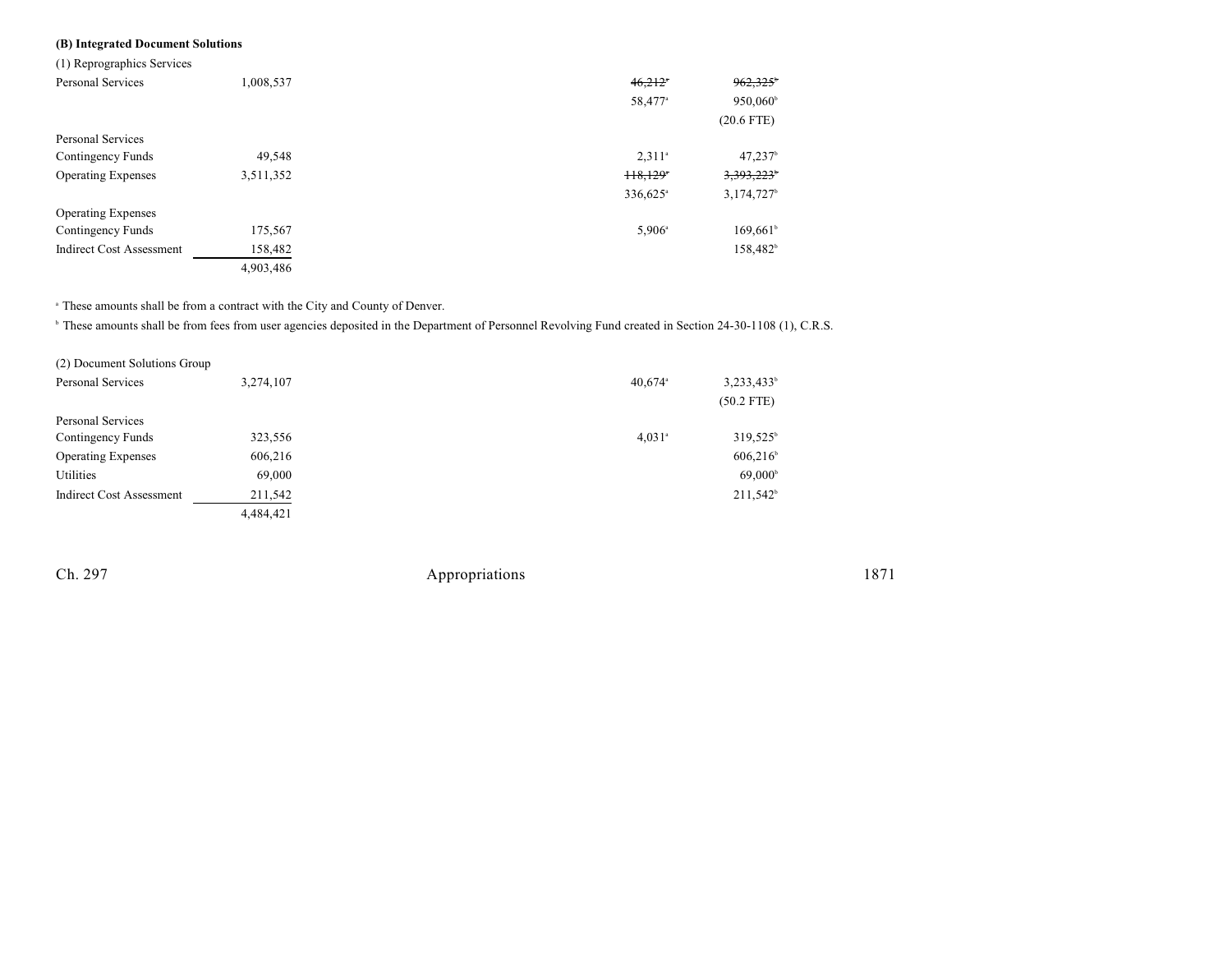|                           |       |                        |                        | APPROPRIATION FROM          |                                       |                         |
|---------------------------|-------|------------------------|------------------------|-----------------------------|---------------------------------------|-------------------------|
| ITEM &<br><b>SUBTOTAL</b> | TOTAL | GENERAL<br><b>FUND</b> | GENERAL<br><b>FUND</b> | <b>CASH</b><br><b>FUNDS</b> | <b>REAPPROPRIATED</b><br><b>FUNDS</b> | FEDERAL<br><b>FUNDS</b> |
|                           |       |                        | <b>EXEMPT</b>          |                             |                                       |                         |
|                           |       |                        |                        |                             |                                       |                         |

<sup>a</sup> These amounts shall be from user fees from non-state agencies.

<sup>b</sup> These amounts shall be from fees from user agencies deposited in the Department of Personnel Revolving Fund created in Section 24-30-1108 (1), C.R.S.

| (3) Mail Services               |            |         |                       |                        |
|---------------------------------|------------|---------|-----------------------|------------------------|
| <b>Personal Services</b>        | 1,921,256  |         | 35,306 <sup>a</sup>   | 1,885,950 <sup>b</sup> |
|                                 |            |         |                       | $(42.8$ FTE)           |
| <b>Personal Services</b>        |            |         |                       |                        |
| Contingency Funds               | 95,602     |         | $1,765$ <sup>a</sup>  | 93,837 <sup>b</sup>    |
| <b>Operating Expenses</b>       | 8,395,957  |         | $72,000$ <sup>*</sup> | 8,323,957 <sup>b</sup> |
|                                 |            |         | 634,480 <sup>a</sup>  | 7,761,477 <sup>b</sup> |
| <b>Operating Expenses</b>       |            |         |                       |                        |
| Contingency Funds               | 524,798    |         | $3,600^{\circ}$       | 521,198 <sup>b</sup>   |
| Mail Equipment Purchase         | 333,642    | 156,018 |                       | 177,624 <sup>b</sup>   |
| <b>Indirect Cost Assessment</b> | 226,720    |         |                       | 226,720 <sup>b</sup>   |
|                                 | 11,497,975 |         |                       |                        |

<sup>a</sup> These amounts shall be from moneys collected through a contract with the City and County of Denver.

<sup>b</sup> These amounts shall be from fees from user agencies deposited in the Department of Personnel Revolving Fund created in Section 24-30-1108 (1), C.R.S.

#### **(C) Fleet Management Program and Motor Pool Services**

Personal Services 737,783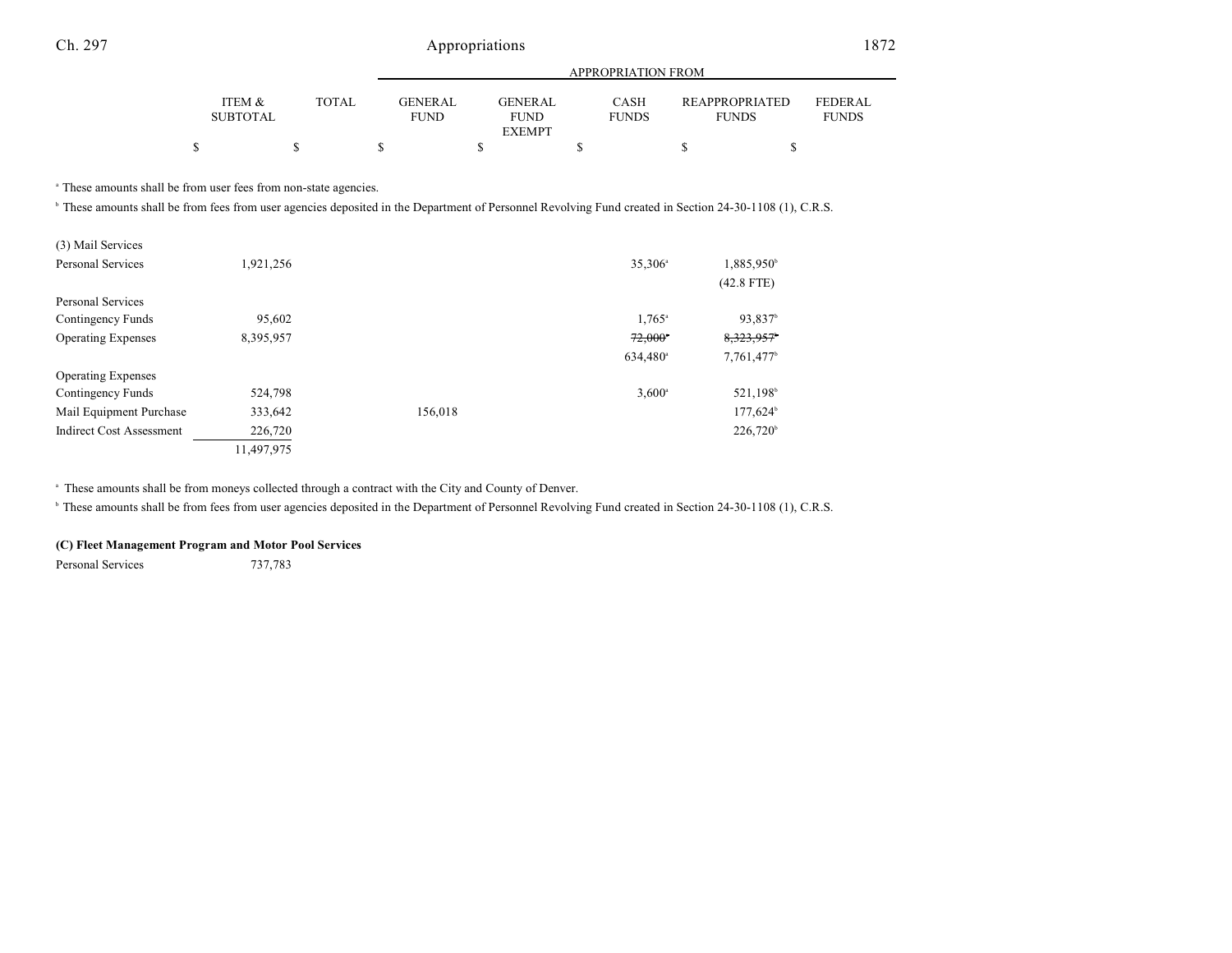| $(14.0$ FTE)            |
|-------------------------|
| 22,315,102              |
|                         |
| 3,413,462               |
|                         |
|                         |
| 16,521,437              |
| 15,592,829 <sup>a</sup> |
| 614,667                 |
| 43,602,451              |
| 42,673,843              |
|                         |

<sup>a</sup> Pursuant to Section 24-82-801 (2), C.R.S., the Department of Personnel and Administration is authorized to enter into a lease-purchase agreement for the approved FY 2011-12 vehicle replacements and additions. The lease-purchase agreement shall be for a period of up to ten years and shall not exceed an amount over \$10,000,000. <sup>b</sup> This amount shall be from fees from user agencies deposited in the Motor Fleet Management Fund pursuant to Section 24-30-1115, C.R.S.

### **(D) Facilities Maintenance**

| (1) Capitol Complex Facilities  |              |
|---------------------------------|--------------|
| Personal Services               | 2,709,583    |
|                                 | $(53.2$ FTE) |
| <b>Operating Expenses</b>       | 1,703,575    |
| Capitol Complex Repairs         | 56,520       |
| Capitol Complex Security        | 367,663      |
| Utilities                       | 3,420,028    |
|                                 | 3,710,304    |
| <b>Indirect Cost Assessment</b> | 457,027      |
|                                 | 8,714,396    |
|                                 |              |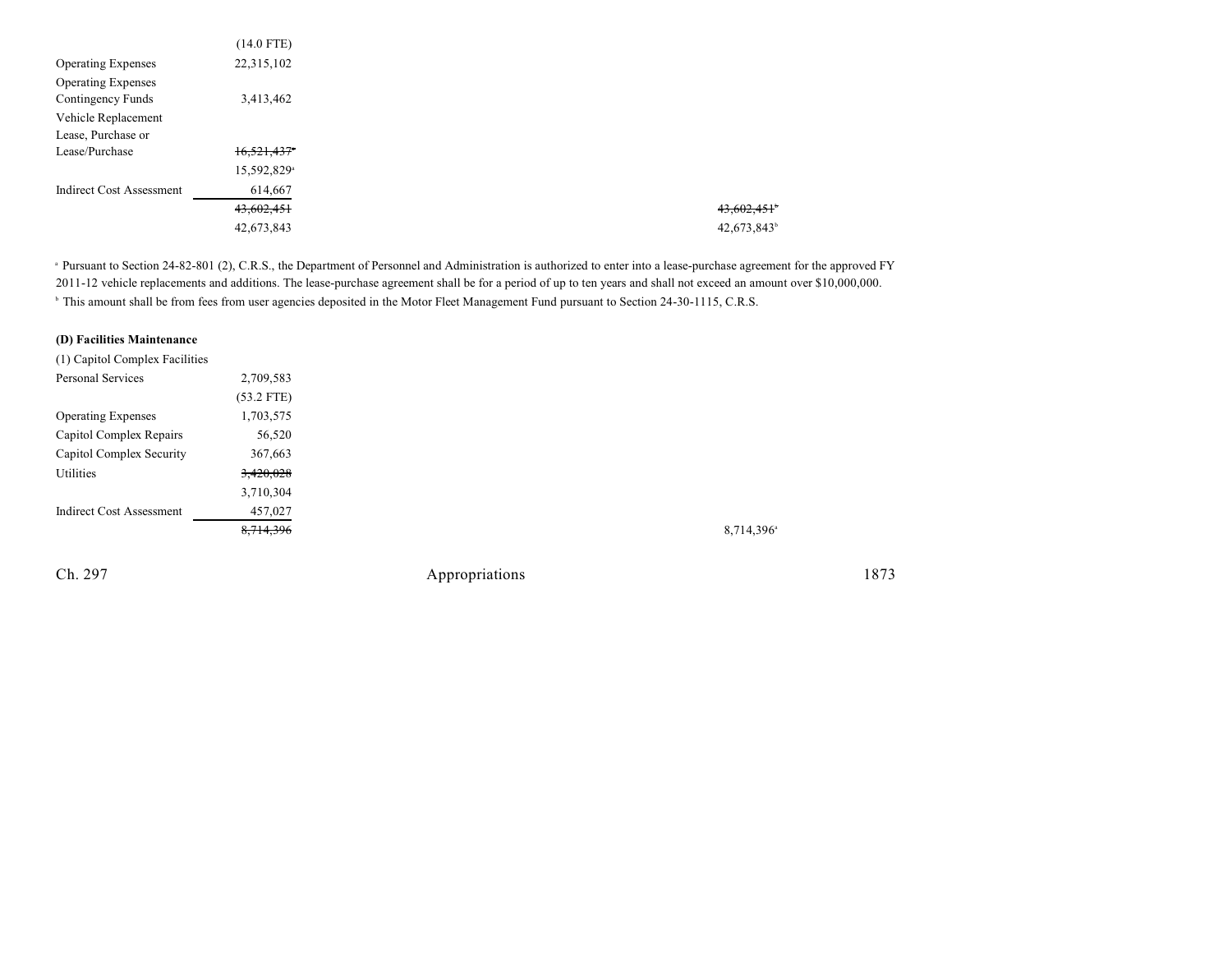|                           |                                               |                                                | <b>APPROPRIATION FROM</b>   |   |                                                                  |  |
|---------------------------|-----------------------------------------------|------------------------------------------------|-----------------------------|---|------------------------------------------------------------------|--|
| ITEM &<br><b>SUBTOTAL</b> | <b>TOTAL</b><br><b>GENERAL</b><br><b>FUND</b> | <b>GENERAL</b><br><b>FUND</b><br><b>EXEMPT</b> | <b>CASH</b><br><b>FUNDS</b> |   | <b>REAPPROPRIATED</b><br>FEDERAL<br><b>FUNDS</b><br><b>FUNDS</b> |  |
| S                         | S                                             |                                                |                             | S | \$                                                               |  |
| 9,004,672                 |                                               |                                                | $290,276$ <sup>b</sup>      |   |                                                                  |  |

<sup>a</sup> This amount shall be from user fees from other state agencies deposited in the Department of Personnel Revolving Fund created in Section 24-30-1108 (1), C.R.S.

 $^{\rm b}$  This amount shall be from revenue generated through an agreement with  $X$ cel Energy.

| (2) Grand Junction State Services Building |             |
|--------------------------------------------|-------------|
| Personal Services                          | 45.646      |
|                                            | $(1.0$ FTE) |
| <b>Operating Expenses</b>                  | 76,873      |
| Utilities                                  | 83,061      |
|                                            | 205,580     |

<sup>a</sup> This amount shall be from fees from user agencies deposited in the Department of Personnel Revolving Fund created in Section 24-30-1108 (1), C.R.S.

| (3) Camp George West      |             |         |
|---------------------------|-------------|---------|
| Personal Services         | 75,657      |         |
|                           | $(1.0$ FTE) |         |
| <b>Operating Expenses</b> | 103,586     |         |
| Utilities                 | 369,660     |         |
|                           | 548,903     | 548,903 |

548,903<sup>a</sup>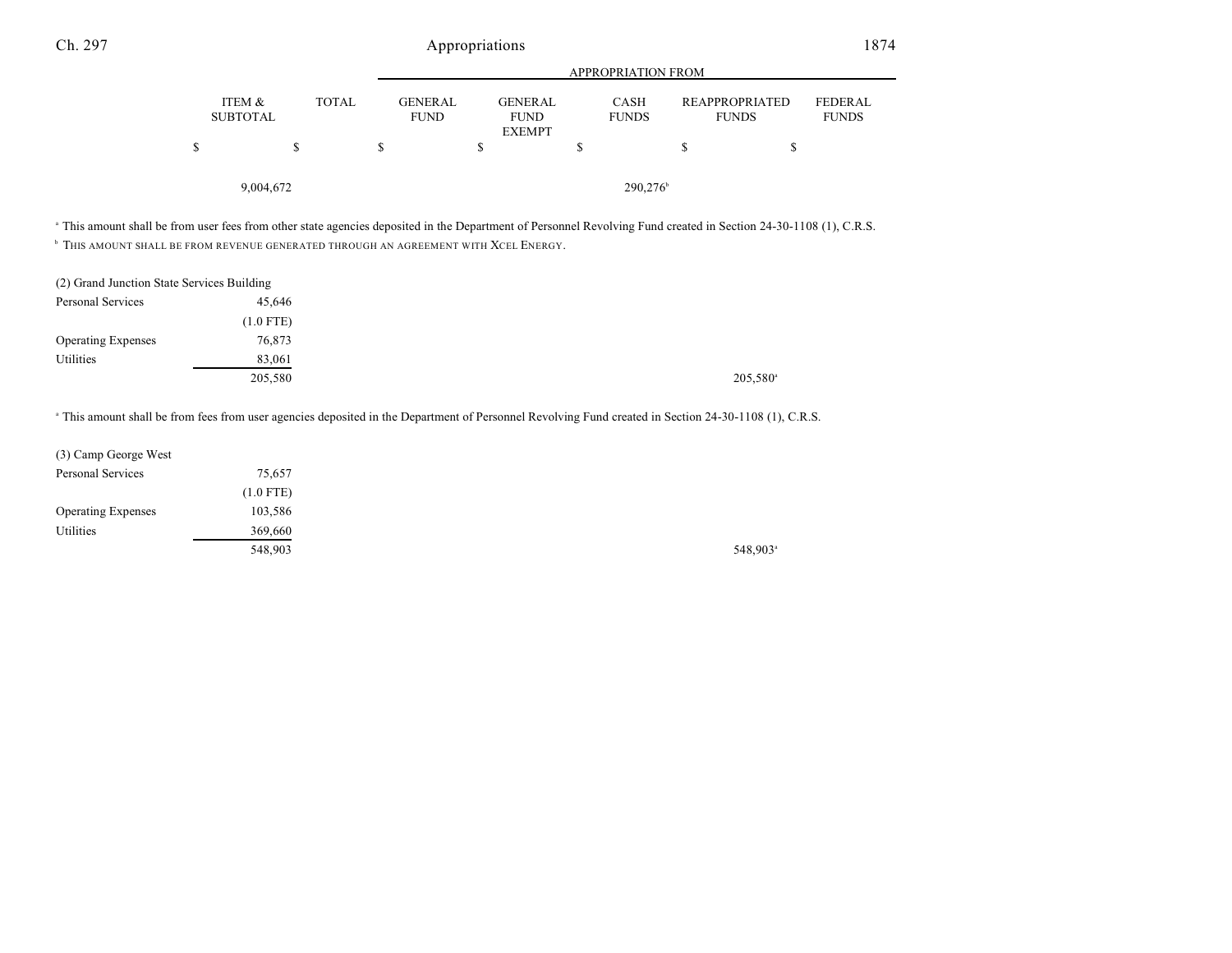<sup>a</sup> This amount shall be from fees from user agencies deposited in the Department of Personnel Revolving Fund created in Section 24-30-1108 (1), C.R.S.

### 74,890,874 74,252,542

#### **(5) DIVISION OF ACCOUNTS AND CONTROL - CONTROLLER**

#### **(A) Office of the State Controller**

| Personal Services         | 2,698,897    | 2,372,815 | $275,672$ <sup>*</sup>   | $50,410^{6}$     |
|---------------------------|--------------|-----------|--------------------------|------------------|
|                           |              | 775,331   | 430,672 <sup>a</sup>     | 1,492,894        |
|                           | $(37.0$ FTE) |           |                          |                  |
| <b>Operating Expenses</b> | 227,068      |           | 105,998 <sup>a</sup>     | 121,070          |
|                           | 133,768      |           |                          | $27,770^{\circ}$ |
| <b>RECOVERY AUDIT</b>     |              |           |                          |                  |
| PROGRAM                   |              |           |                          |                  |
| <b>DISBURSEMENTS</b>      | 1,600,000    |           | $1,600,000$ <sup>c</sup> |                  |
|                           | 2,925,965    |           |                          |                  |
|                           | 4,432,665    |           |                          |                  |

<sup>a</sup> Of these amounts, \$306,187 \$461,187 is from rebates received from the Procurement Card Program, and \$75,483 is from the Supplier Database Cash Fund created in Section 24-102-202.5 (2) (a), C.R.S.

 $\,^{\circ}$  These amounts shall be from indirect cost recoveries.

THIS AMOUNT SHALL BE FROM THE RECOVERY AUDIT CASH FUND CREATED IN SECTION 24-30-203.5 (8), C.R.S. <sup>c</sup>

#### **(B) State Purchasing Office**

| Personal Services         | 805,769 | $805,769$ <sup>a</sup> |
|---------------------------|---------|------------------------|
|                           |         | $(12.5$ FTE)           |
| <b>Operating Expenses</b> | 27,000  | $27,000^{\circ}$       |
|                           |         |                        |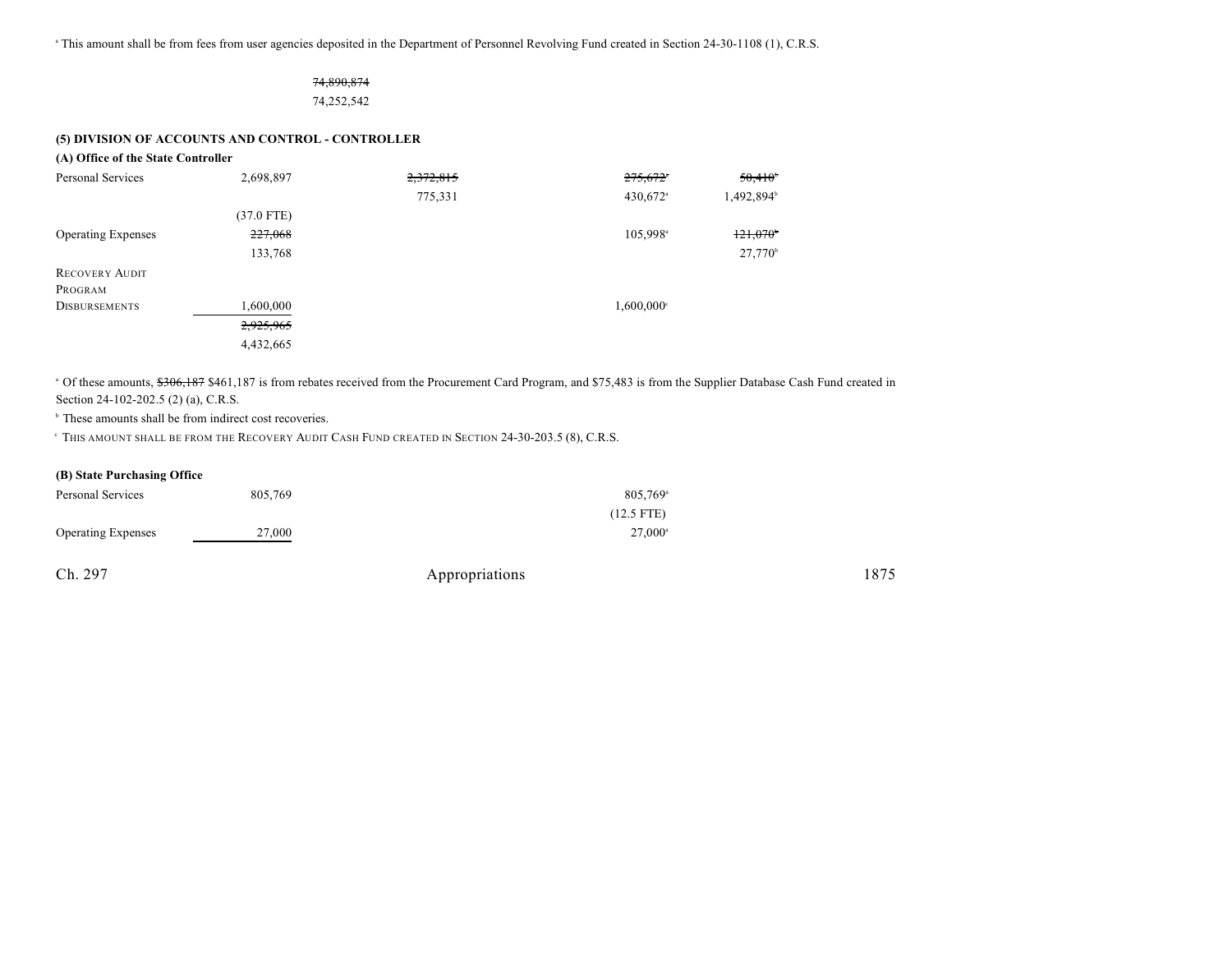|                           |              | APPROPRIATION FROM            |                                                |                             |                                |                         |
|---------------------------|--------------|-------------------------------|------------------------------------------------|-----------------------------|--------------------------------|-------------------------|
| ITEM &<br><b>SUBTOTAL</b> | <b>TOTAL</b> | <b>GENERAL</b><br><b>FUND</b> | <b>GENERAL</b><br><b>FUND</b><br><b>EXEMPT</b> | <b>CASH</b><br><b>FUNDS</b> | REAPPROPRIATED<br><b>FUNDS</b> | FEDERAL<br><b>FUNDS</b> |
|                           | S            | S                             |                                                | S                           | S<br>S                         |                         |
| 832,769                   |              |                               |                                                |                             |                                |                         |

<sup>a</sup> <del>These amounts</del> Of these amounts, \$677,769 shall be from rebates received from the Procurement Card Program and \$155,000 shall be from reimbursements FROM THE WESTERN STATES CONTRACTING ALLIANCE (WSCA).

### **(C) Supplier Database**

| Personal Services         | 238,271   | $238,271$ <sup>a</sup> |
|---------------------------|-----------|------------------------|
|                           |           | $(4.0$ FTE)            |
| <b>Operating Expenses</b> | 1,150,510 | $1,150,510^{\circ}$    |
|                           | 1.388.781 |                        |

<sup>a</sup> These amounts shall be from the Supplier Database Cash Fund created in Section 24-102-202.5 (2) (a), C.R.S.

| (D) Collections Services   |              |  |
|----------------------------|--------------|--|
| Personal Services          | 924,596      |  |
|                            | $(20.0$ FTE) |  |
| <b>Operating Expenses</b>  | 349,085      |  |
| Collection of Debts Due to |              |  |
| the State                  | 20,702       |  |
| Private Collection Agency  |              |  |
| Fees                       | 1,105,136    |  |
|                            |              |  |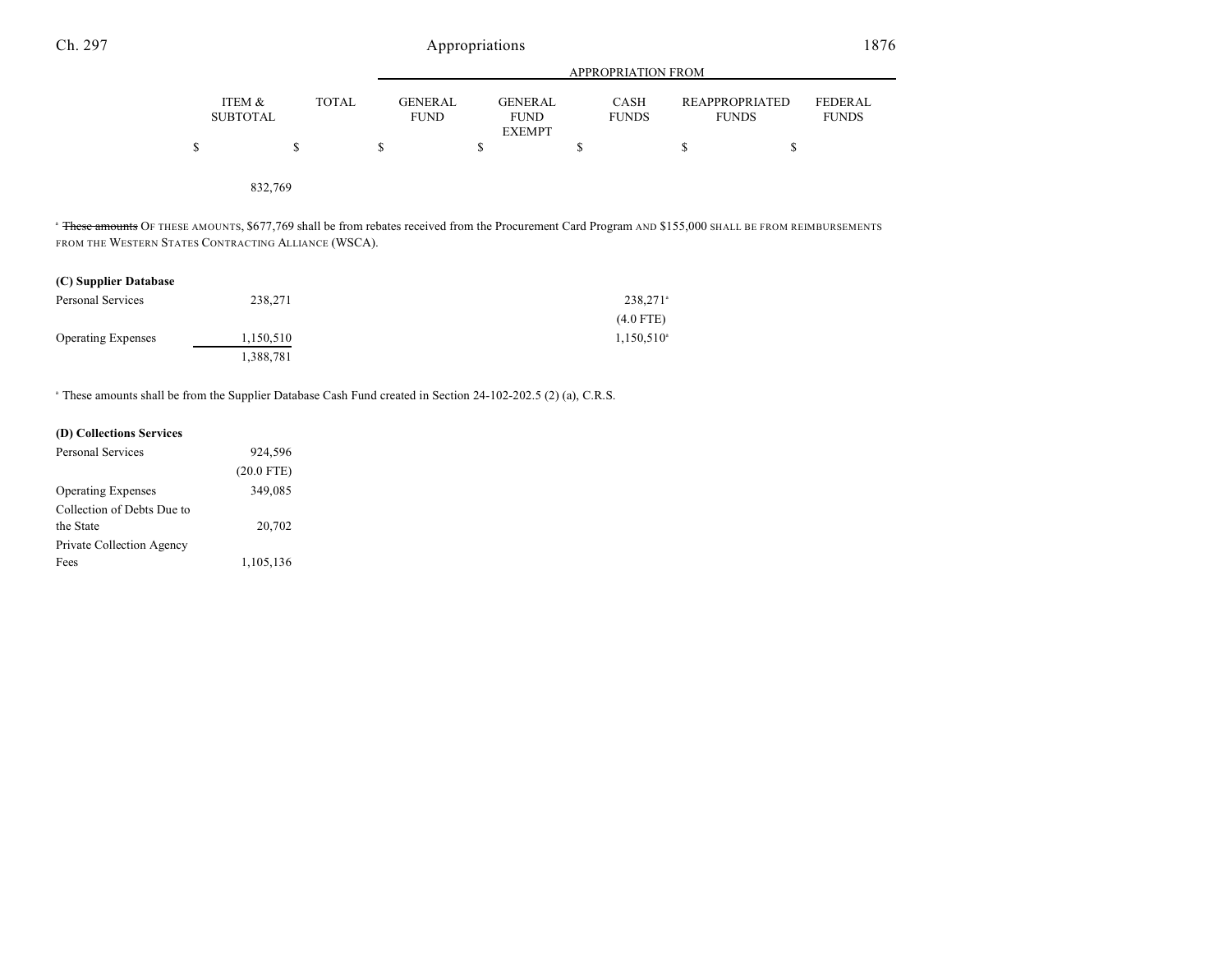| <b>Indirect Cost Assessment</b>                                                                                                                    | 270,124<br>2,669,643 |                          | $2,669,643$ <sup>a</sup> |                          |  |
|----------------------------------------------------------------------------------------------------------------------------------------------------|----------------------|--------------------------|--------------------------|--------------------------|--|
| <sup>a</sup> This amount shall be from collection fees and receipts.                                                                               |                      |                          |                          |                          |  |
|                                                                                                                                                    |                      | 7,817,158                |                          |                          |  |
|                                                                                                                                                    |                      | 9,323,858                |                          |                          |  |
| (6) ADMINISTRATIVE COURTS                                                                                                                          |                      |                          |                          |                          |  |
| <b>Personal Services</b>                                                                                                                           | 3,266,376            |                          |                          |                          |  |
|                                                                                                                                                    | $(40.0$ FTE)         |                          |                          |                          |  |
| <b>Operating Expenses</b>                                                                                                                          | 134,597              |                          |                          |                          |  |
| <b>Indirect Cost Assessment</b>                                                                                                                    | 185,047              |                          |                          |                          |  |
|                                                                                                                                                    |                      | 3,586,020                | 49,544 <sup>a</sup>      | 3,536,476                |  |
| <sup>a</sup> This amount shall be from user fees from non-state agencies.<br><sup>b</sup> This amount shall be from user fees from state agencies. |                      |                          |                          |                          |  |
| <b>TOTALS PART XV</b>                                                                                                                              |                      |                          |                          |                          |  |
| (PERSONNEL)                                                                                                                                        |                      |                          |                          |                          |  |
|                                                                                                                                                    |                      | <del>\$157.368.915</del> | \$8,866,263              | <del>\$143.262.805</del> |  |

**FOOTNOTES** -- The following statements are referenced to the numbered footnotes throughout section 2.

48a Department of Personnel and Administration, Division of Human Resources, Employee Benefits Services -- It is the intent of the General Assembly that the Department shall submit to the Joint Budget Committee the projected premium increases for State and employee contributions

Ch. 297 Appropriations 1877

\$158,214,834 \$4,278,719 \$11,720,477 \$142,215,638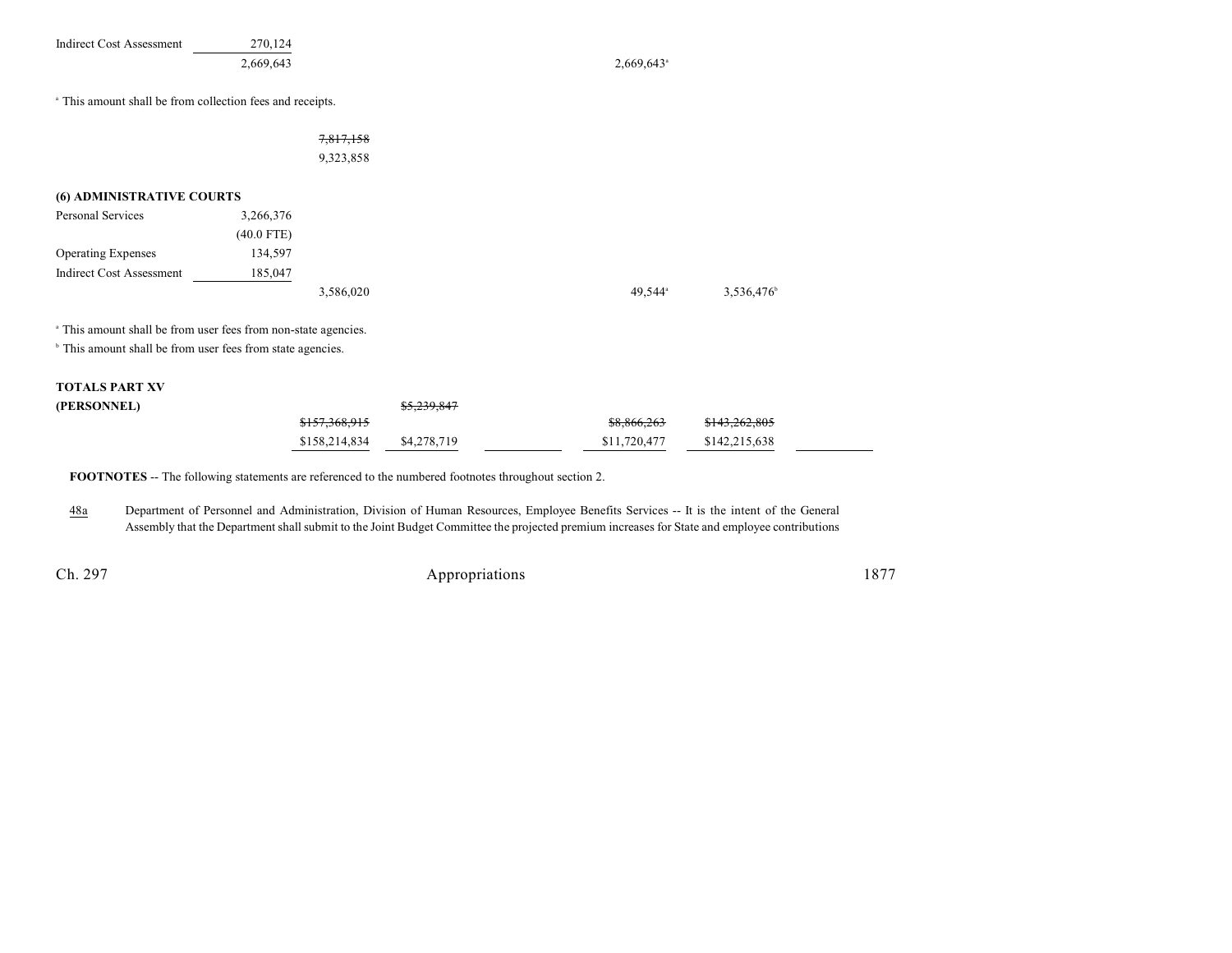|                           |              | APPROPRIATION FROM                                              |                             |                                       |                                |
|---------------------------|--------------|-----------------------------------------------------------------|-----------------------------|---------------------------------------|--------------------------------|
| ITEM &<br><b>SUBTOTAL</b> | <b>TOTAL</b> | <b>GENER AL</b><br><b>GENERAL</b><br><b>FUND</b><br><b>FUND</b> | <b>CASH</b><br><b>FUNDS</b> | <b>REAPPROPRIATED</b><br><b>FUNDS</b> | <b>FEDERAL</b><br><b>FUNDS</b> |
|                           |              | <b>EXEMPT</b>                                                   |                             |                                       |                                |
|                           |              |                                                                 |                             |                                       |                                |

for employee group benefits for the upcoming fiscal year. The information shall be submitted in time to be considered as a part of the Joint Budget Committee staff's annual total compensation recommendations for the upcoming fiscal year.

SECTION 2. Appropriation to the department of personnel and administration for the fiscal year beginning July 1, 2010. In Session Laws of Colorado 2010, section 2 of chapter 453, (HB 10-1376), **amend** Part XV (5) (A) and the affected totals as Part XV (5) (A) and the affected totals are amended by section 1 of chapter 327, Session Laws of Colorado 2011 (SB 11-148), as follows:

Section 2. **Appropriation.**

## **PART XV DEPARTMENT OF PERSONNEL AND ADMINISTRATION**

#### **(5) DIVISION OF ACCOUNTS AND CONTROL - CONTROLLER**

| (A) Office of the State Controller |              |         |                        |                     |
|------------------------------------|--------------|---------|------------------------|---------------------|
| <b>Personal Services</b>           | 2,268,434    | 965,938 | 1,089,800 <sup>a</sup> | 212,696             |
|                                    | $(33.0$ FTE) |         |                        |                     |
| <b>Operating Expenses</b>          | 89,999       |         |                        | 89,999 <sup>b</sup> |
|                                    | 167,972      |         | $77,973$ <sup>a</sup>  |                     |
|                                    | 2,358,433    |         |                        |                     |
|                                    | 2,436,406    |         |                        |                     |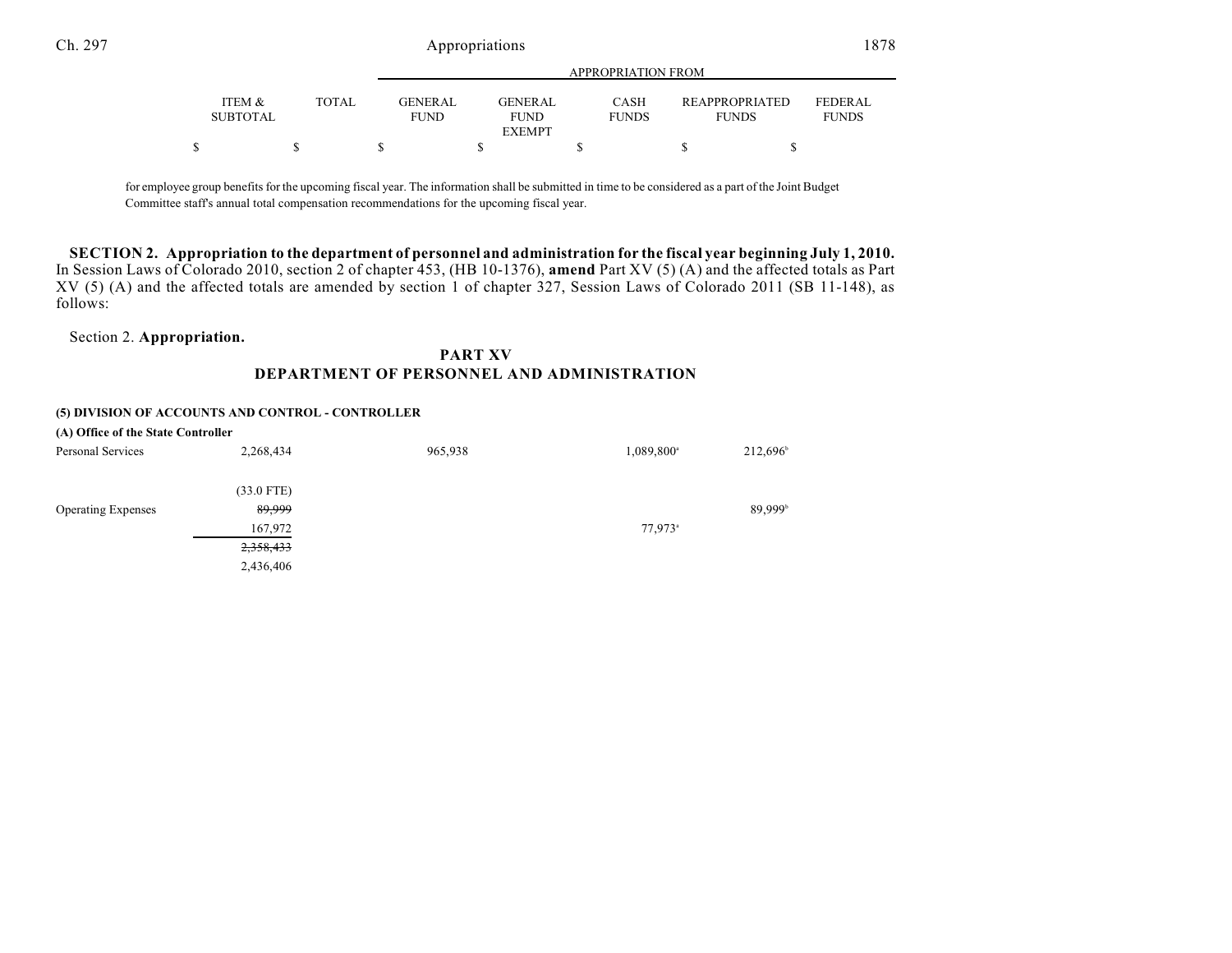<sup>a</sup> This amount shall be from rebates received from the Procurement Card Program.

 $\,^{\circ}$  These amounts shall be from indirect cost recoveries.

8,391,878

8,469,851

**TOTALS PART XV (PERSONNEL)** 

| \$160,904,401 | \$5,265,585 | \$11,104,087 | \$144,534,729 |
|---------------|-------------|--------------|---------------|
| \$160,982,374 |             | \$11.182,060 |               |